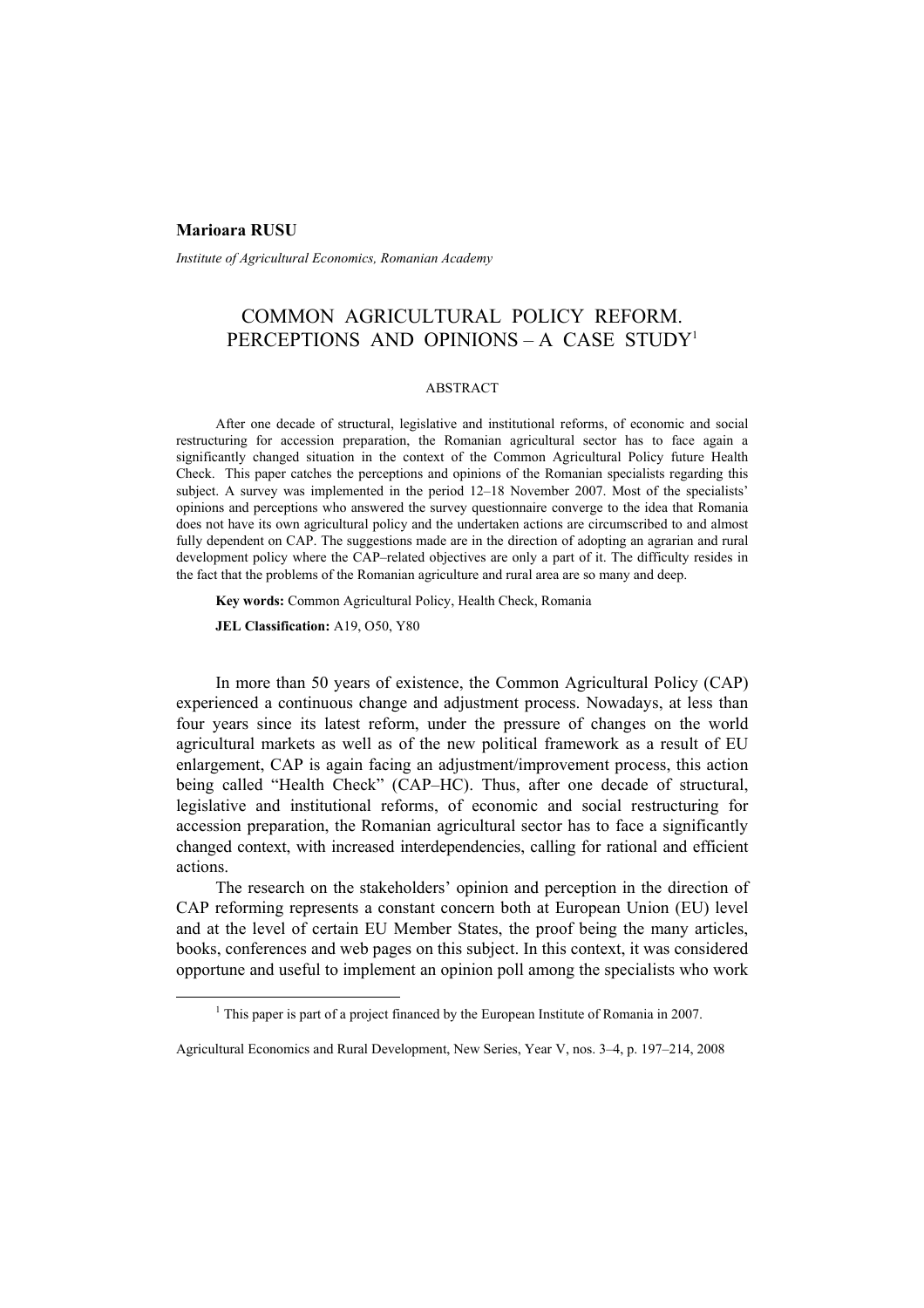in agriculture and rural development to see their opinions and estimations with regard to CAP, the changes that are expected on the medium and longer term in this field and which are the influences upon Romania.

## 1. METHODOLOGY

A survey was implemented in the period 12–18 November 2007. The questionnaire was applied via electronic mail. The questionnaire was used that comprised a set of closed questions that alternated with a set of open questions. The questionnaire of special type, addressing only one theme (the CAP), was adapted to the investigated players. Its structure included: contact data, general information about CAP, direct payment scheme, market mechanisms, rural development and future challenges regarding CAP. The participation rate was 62%: 66 questionnaires were delivered and 41 completed questionnaires were returned. The activity field of respondents was the following: research – 32%; administration (MAFRD<sup>2</sup>, DARD<sup>3</sup>, ANCA<sup>4</sup>) – 27%; education – 27%; private companies –  $10\%$ ; other fields –  $4\%$ .

## 2. CAP UNDER THE IMPERATIVE OF CHANGE

At priority objective level, CAP reform of 2003 tried to ensure a better convergence between the expectations of farmers, consumers, public authorities on one hand, and the economic, social results and environment protection, on the other hand. Let us see what is the specialists' opinion who answered the questionnaire on this subject.

Most interviewed subjects (58%) consider that this reform was a moderate one, because: it maintained the intervention forms on the market; it favored the perpetuation of public inferences in the market mechanism; it did not succeed in eliminating the lack of efficiency of the sector; in budgetary terms the share of Pillar 2 remained modest; the socio-political aspects were placed first and the New Member States were provided certain facilities.

*"...the socio-political aspects were placed before those targeting the increase in competitiveness of European agriculture. A moderate reform was obtained, yet largely useless. The competitiveness gap compared to US agriculture was maintained, in fact widened, under the conditions of the bureaucratic increase of the policy management costs.* "  $(K.C., UB<sup>5</sup>, Bucharest)$ .

 <sup>2</sup> <sup>2</sup> Ministry of Agriculture, Forests and Rural Development.

<sup>&</sup>lt;sup>3</sup> Directorate for Agriculture and Rural Development.

<sup>4</sup> National Agency for Consultancy in Agriculture.

<sup>&</sup>lt;sup>5</sup> University of Bucharest.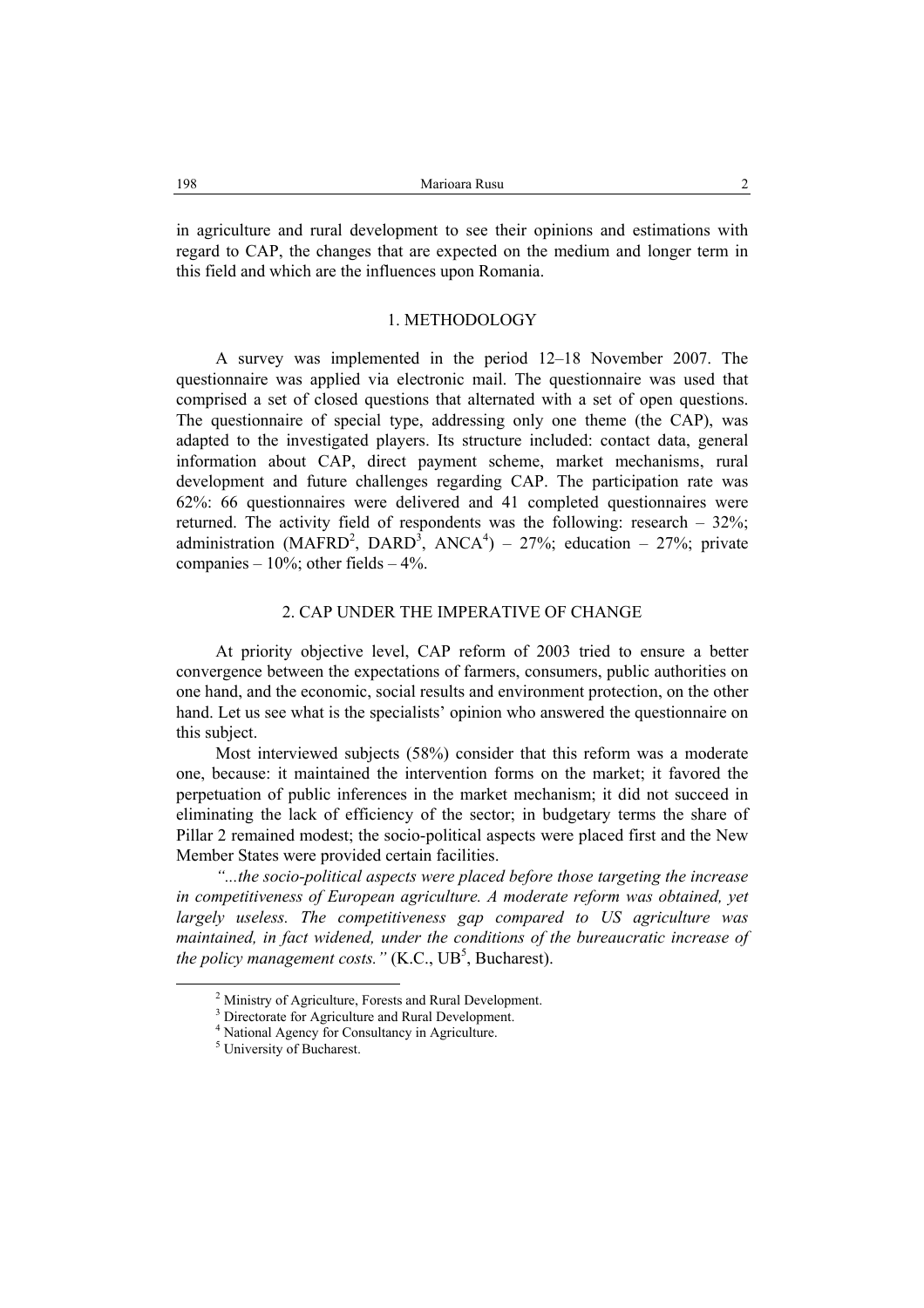The effort was obvious in the direction of a greater orientation of producers to market, with a greater focus on environment protection and rural development.

A significant part (42%) of the interviewed subjects considers that the CAP reform of 2003 was a radical one. The arguments in favor of this opinion are mostly related to the modality in which reference is made to the Central and Easter European Countries (CEECs).

*"...it was radical for the CEECs, which have an agriculture that is structured*  in such a way that makes it different from other economic business."(A.C.,  $IAE<sup>6</sup>$ , Bucharest);

*"For Romania it was a much too radical reform as this benefited from financial support to rural development (SAPARD) only for a short time. At the same time, the financial support to farmers is conditioned by the quality, ecologic and food safety standards. Yet reaching these standards needs time and significant investments. Under the conditions of insufficient own capital for co-financing these investments, Romania needs time and measures for farm capitalization. Many mechanisms are necessary for facilitating young people's access to credits… otherwise these young people will leave Romania for other countries."* (I.F., DARD, Vaslui).

Considering the long-term objectives that can be targeted through CAP, 6 in 10 respondents consider that rural area sustainable development can be the only way by which balance can be reached between the social, economic and environmental requirements (Figure 1). Most supporters of this objective consider that only "rural area sustainable development can include the other two".

There is also a high share, *i.e.* 56%, advocating the competitiveness of agrofood products. These estimate that at present, under the conditions of an increased globalization trend, competitiveness should represent a priority objective of CAP.

*"It is difficult to decide among the three objectives; yet I believe that among the long-term objectives, competitiveness has priority under the globalization conditions.*" (V.M., UBB<sup>7</sup>, Cluj-Napoca).

*"In the context of globalization, the efforts should be firstly directed upon the competitiveness of agri-food products, in which the European Union has quite a bad situation, and Romania even worse"* ( C.L., IEA, Bucharest).

A great number of respondents opt for the simultaneous existence of two main objectives that should be targeted by CAP, namely the competitiveness of agro-food products together with the sustainable development of rural areas.

*"...the sustainable development of rural areas could lead to the diversification of economic activities and to environment protection and the increase of agri-food products competitiveness could determine the decrease of dependence upon the common agricultural policy."*(B.B.,CR, Berlin).

 $\overline{6}$  $6$  Institute of Agricultural Economics.

<sup>7</sup> Babes-Bolyai University.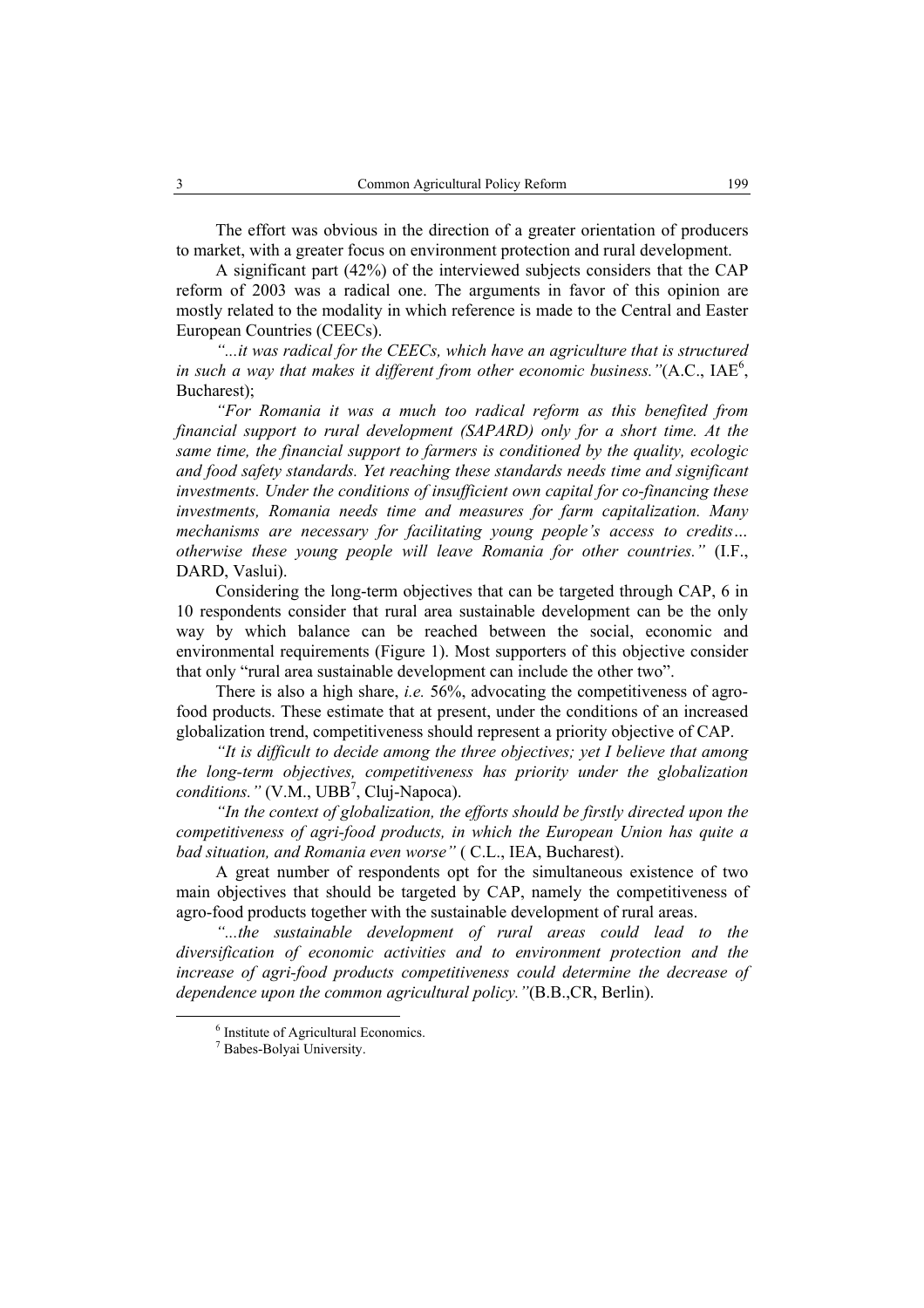

*(the question with multiple answers)* 

Figure 1. Opinions on the long-term CAP objectives.

Almost 60% of subjects consider globalization as the most important pressure upon CAP because this policy is not fully connected to the world economy yet (Figure 2).

*"Although the current system connected the European farmer to the market signals, it is still based upon a protection level and domestic support measures that protect him from the world market pressures and the previous multilateral agreements within WTO are almost over. The number of commercial partners from WTO increased, and important partners such as China, Russia and Ukraine begin to play an important role on the world market, and the US agricultural policy evolves to other support forms."* (D.M., EC, Brussels).

There are also points of view according to which the future can no longer be based upon agriculture, even though in agriculture the environmental and animal health standards are respected, it remains a sector lacking performance.

*"The European farmers are used to subsidies, they are less competitive, and out of this reason giving up the subsidies, even their decoupling and conditioning upon the respect of environmental standards, make the farmer move away from the technological and commercial problems to bureaucratic problems/actions."* (D.T.A., USAMV<sup>8</sup>, Bucharest).

 <sup>8</sup> University of Agricultural Science and Veterinary Medicine.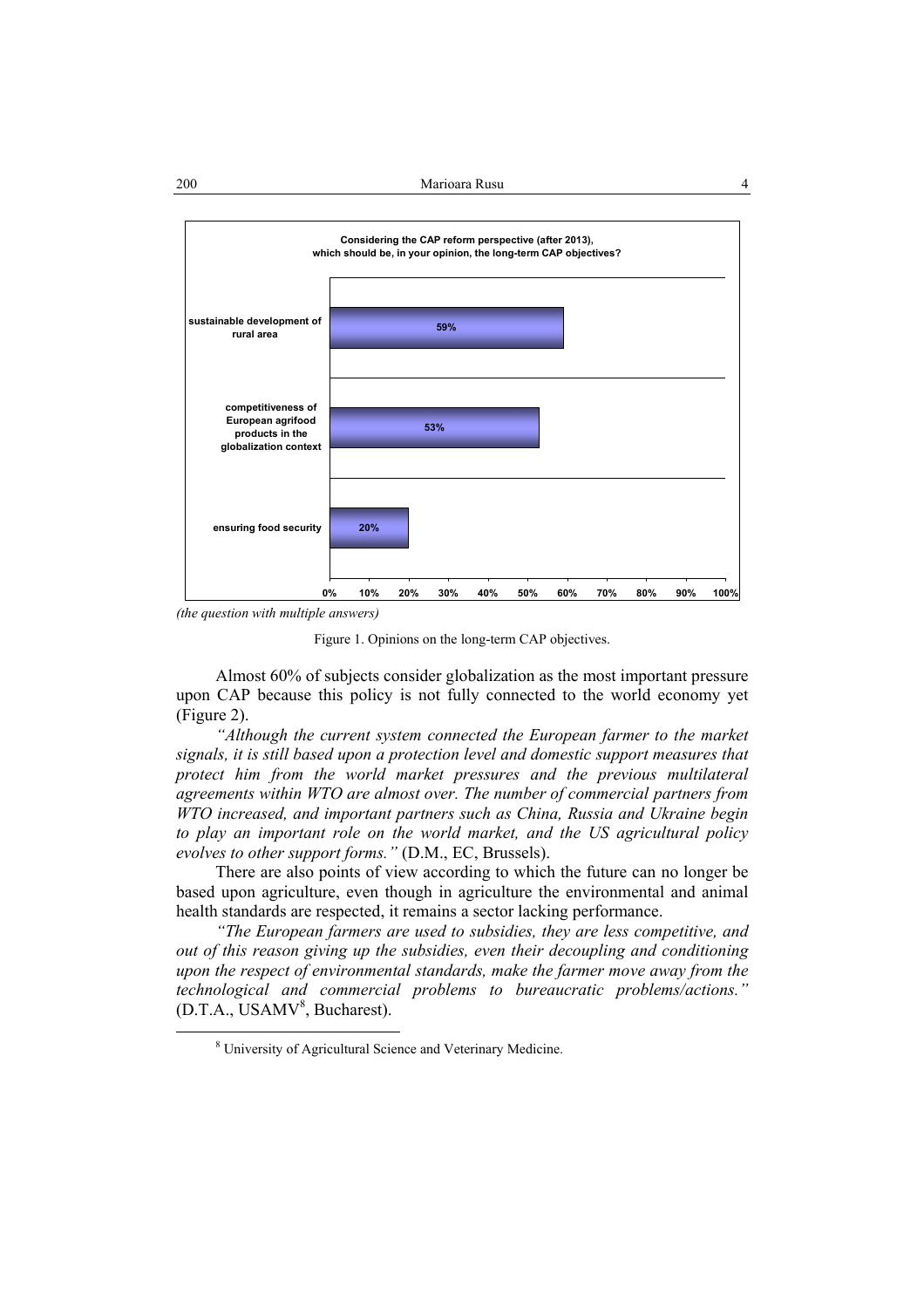

*<sup>(</sup>the question with multiple answers)* 

Figure 2. Perception of challenges upon CAP.

The debates on the approval of EU budget are perceived as having the same importance as the globalization for the European agriculture (56%). The different interests, mainly between the net contributors and the net beneficiaries as well as between the Old and the New Member States will lead to *"confrontations for different interests"* (T.F., IEA, Bucharest).

Starting from the long-term objectives, a natural question is related to how CAP should look like in the future. There is a variety of aspects considered by the 32 specialists (78%) who answered this question.

- 31% think that CAP should be more flexible: to respond very fast to the challenges and pressures that appear, to give the Member States the possibility to transfer the funds between the two pillars depending on the national needs;
- 31% hope that the future CAP will be more equitable: to eliminate the discriminating treatment between the different categories of agricultural producers; to eliminate the discriminating treatment between the agricultural producers and other players in the rural area; to provide a fair treatment between the countries (old and new member states);
- 28% would like an efficient agricultural policy: to have clear objectives; to allocate the financial resources in agreement with the priority objectives;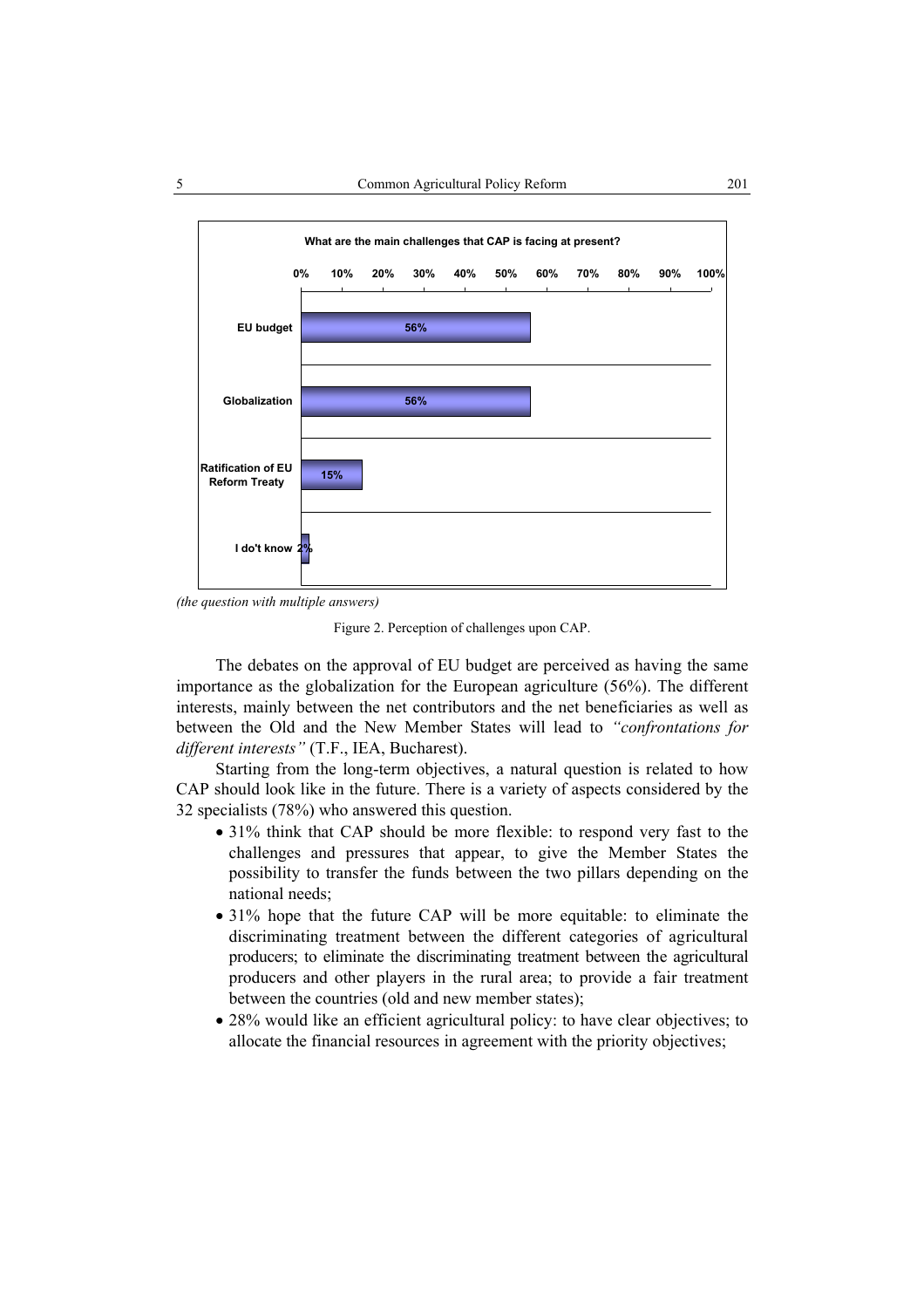- 28% expect more environment-friendly measures;
- 25% rely on CAP simplification, which presupposes a policy easier to apply, less bureaucratic and easier to administrate.

In the category "other opinions", the option to change the name of CAP was expressed in the first place: *"CAP should no longer be named CAP. The term agriculture should be eluded; to have a structure based upon rural economy..."* (F.V., IEA, Bucharest).

## 3. OPINIONS AND PERCEPTIONS REGARDING THE CAP–HC

#### **Direct payment scheme**

Even though at one year from the accession, Romania's experience in the implementation of direct payment system is practically non-existing, 9 out of 10 respondents consider that this system is beneficial for Romania (Figure 3).

Yet, it is recognized, more or less explicitly, that these payments would not support competitiveness, and for most small-sized farms from Romania, they would rather have a social role.

*"In the absence of a market of agricultural products, any direct payment turns into social support for farmers. Finally they lead to the improvement of a critical situation of a certain social category."* (K.C., UB, Bucharest).

*"The direct payments represent an important financial measure with minimum economic effects, yet socially important."* (F.V., IEA, Bucharest).

*"...the direct payments?... these are in fact, payments for the Romanian farmers' psychological comfort."* (L.M., MAFRD, Bucharest).

It is revealed that besides its social role, this system of payments has the role to educate and make the Romanian farmers knowledgeable with regard to the respect of environmental and animal health standards in order to receive subsidies. The introduction of these payments, as it was seen, represents a genuine challenge from the institutional point of view.

*"The direct payment system will change the existing subsidizing pattern, will introduce for the first time a transparent and credible administration and control system and will get the farmers more responsible of the sustainable use of resources."* (D.M., EC, Brussels).

Those who do not believe in the importance of this scheme (8%) bring as arguments its lack of efficiency *"the scheme is not efficient under its present form: for the small farms it is an inefficient type social protection, while the large farms*  do not need this support." (D.C.,TNC<sup>9</sup>, Bucharest) and the fact that the present

 <sup>9</sup> <sup>9</sup> Terra Nostra Consulting LTD.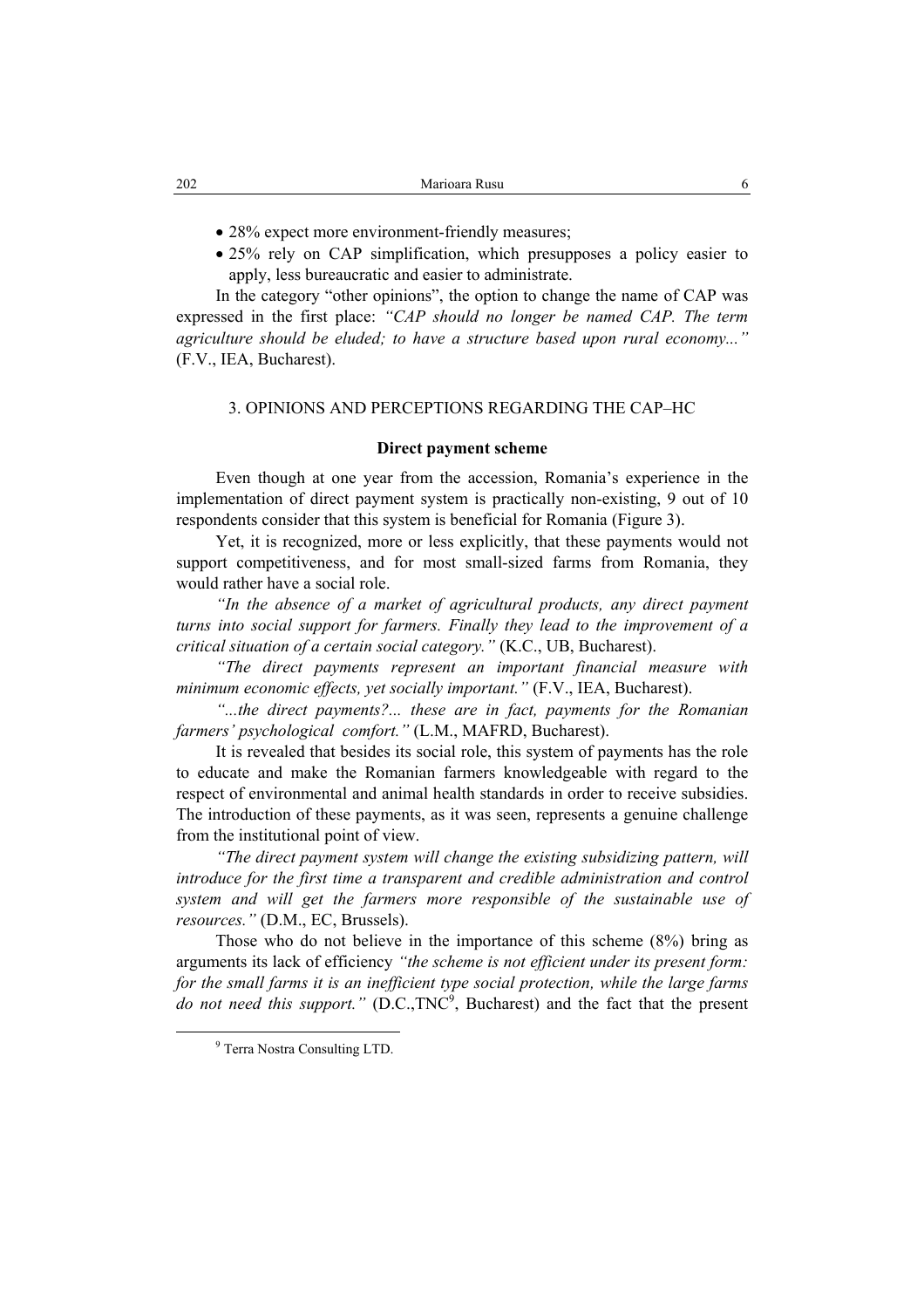level of payments is low *"compared to what is allocated in the EU Old Member States"*(Z.L., ASAS<sup>10</sup>, Bucharest).

As regard the option for a certain support scheme, the opinions largely converge to SAPS (40%) (Table 1). This option is supported by the following reasons: it is a simple, easier to apply scheme by an administration that is less experimented in the application of EU norms; although expensive as regards its application, the largest part of implementation and administration expenses have already been made.

On the other hand, the SPS supporters (29%) think that this implies less bureaucracy and it is a scheme that encourages farmers' competitiveness. Yet, there are worries that the scheme administration and mainly the respect of standards will raise serious problems, and Romania will not be prepared for the implementation until 2011.

*"If we opt for competitiveness increase as agricultural policy objective, SPS will lead us to this objective."* (V.M.,UBB, Cluj-Napoca).

|      | Options on the direct payment scheme that Romania should adopt             |                              |  |
|------|----------------------------------------------------------------------------|------------------------------|--|
|      | Which of the following schemes should be applied in<br>Romania after 2011? | Share of respondents $(\% )$ |  |
| SAPS |                                                                            | 40                           |  |

SPS 29 Other scheme 25 Do not know/Do not answer  $\overline{6}$ 

*Table 1*  Options on the direct payment scheme that Romania should adopt

There are also opinions (25%) according to which the present schemes are not suitable for Romania's agricultural structure and it is estimated that new support schemes are needed, simpler schemes that imply lower costs and target higher efficiency.

The introduction of upper and lower limits as eligibility conditions for the direct payments seem to be a measure agreed upon by 70% of the specialists who participated to the survey. Out of the investigated subjects, 18% consider that they do not agree on this measure and support their statement with the argument that *"it is not the physical farm size that matters, but rather its economic size, and it is the*  latter that should be taken into consideration. The stratification should be made *according to the profit obtained and not according to the area"* (K.C., UB, Bucharest).

There is an important category of specialists who plead for establishing certain limits that encourage the establishment of commercial family farms (22% consider as lower limit 5 ha and 18% the upper limit 50 ha).

<sup>&</sup>lt;sup>10</sup> Academy of Agricultural and Forestry Sciences.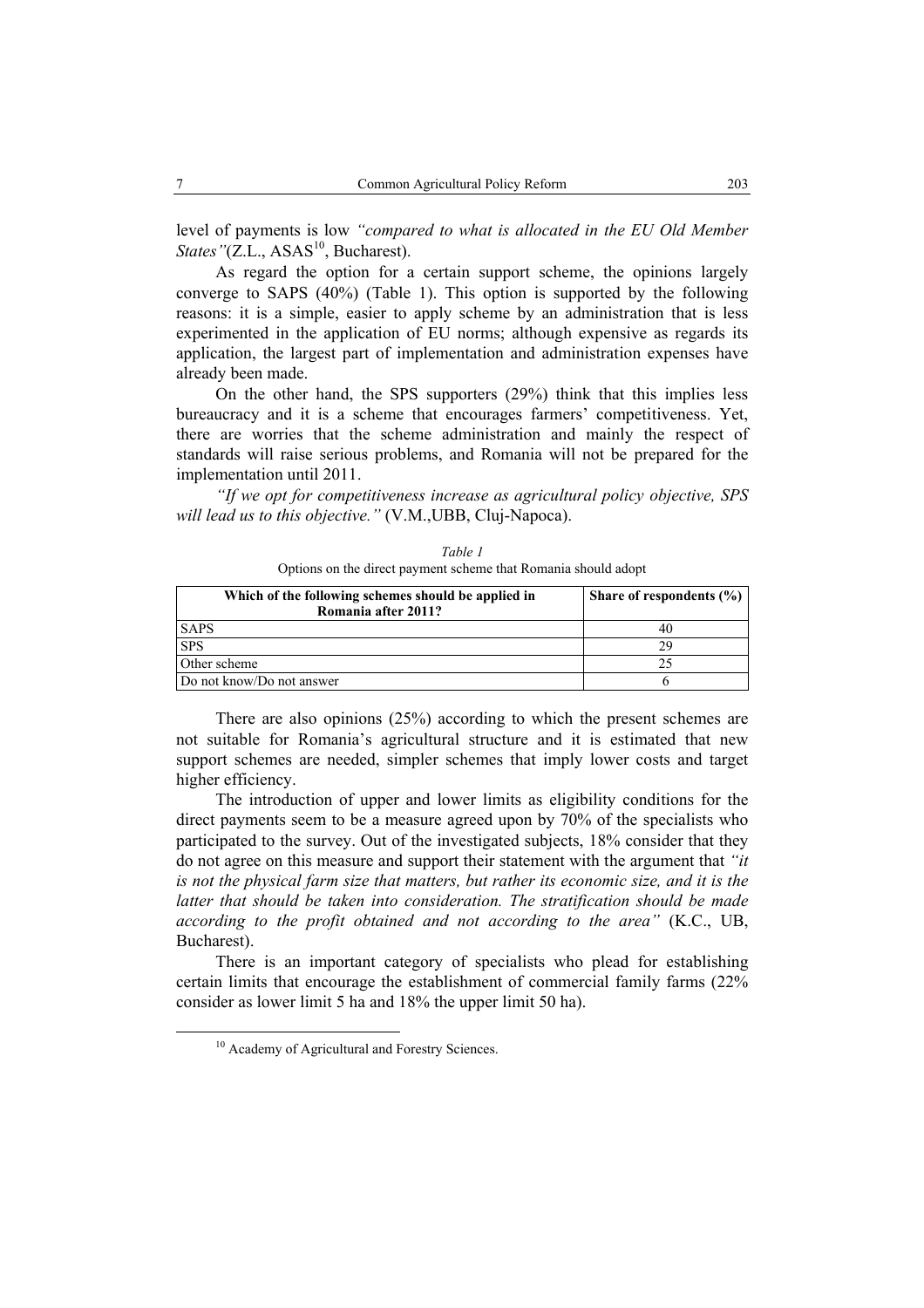The supporters of imposing a lower limit, with a higher value than the existing one, consider that this measure would be necessary for stimulating land consolidation, as "on small areas the performant technologies cannot be applied". Setting a minimum limit would also significantly reduce the budgetary and administrative effort associated to the direct payments.

#### **Market measures**

The technical simplification of the market organizations is perceived as a measure with a positive effect upon the administration by 78% of the interviewed subjects, as this would lead to the simplification and decrease of implementation costs and "any simplification of the bureaucratic practices is welcome" (Table 2).

*Table 2*  Perception of the technical simplification proposal for the market organizations

| Effect of technical simplification of the market organizations<br>upon the administration | Share of respondents $(\% )$ |
|-------------------------------------------------------------------------------------------|------------------------------|
| Positive                                                                                  |                              |
| Negative                                                                                  |                              |
| Do not know/Do not answer                                                                 |                              |

The updating and aggregation of numerous legal provisions could make it possible for all the stakeholders to work with a simpler legislation and the administrative and management mechanisms could be reduced at minimum costs. The adoption of such a measure, which has in view in the first place the creation of a more flexible administrative mechanism, more easily to maintain and cheaper, make some interviewed subjects worry about the fact that the measure "might lead to staff rationalization in the case of local administrations".

Giving up the intervention on the grain market will negatively affect Romania, almost three quarters of the interviewed subjects consider, because: "the Romanian sector lacks competitiveness", "the grain production costs are higher than in the EU, the yields and productivity are lower", and the *"application of the public intervention system could correct the structural disequilibria that still exist on the market of basic agricultural products in Romania."* (D.M., EC, Brussels) (Figure 3).

*"As Romania cultivates grains on large areas, by giving up the intervention, important financial resources could be lost*" (M.V.,  $ASE<sup>11</sup>$ , Bucharest).

There are also different approaches to this position, *i.e*. *"giving up the*  intervention on short term would negatively affect Romania. Considering the *current situation of the grain sector, a transitory system would be more adequate, in which the intervention should be gradually reduced"* (C.M., IEA, Bucharest).

<sup>&</sup>lt;sup>11</sup> Academy of Economic Sciences.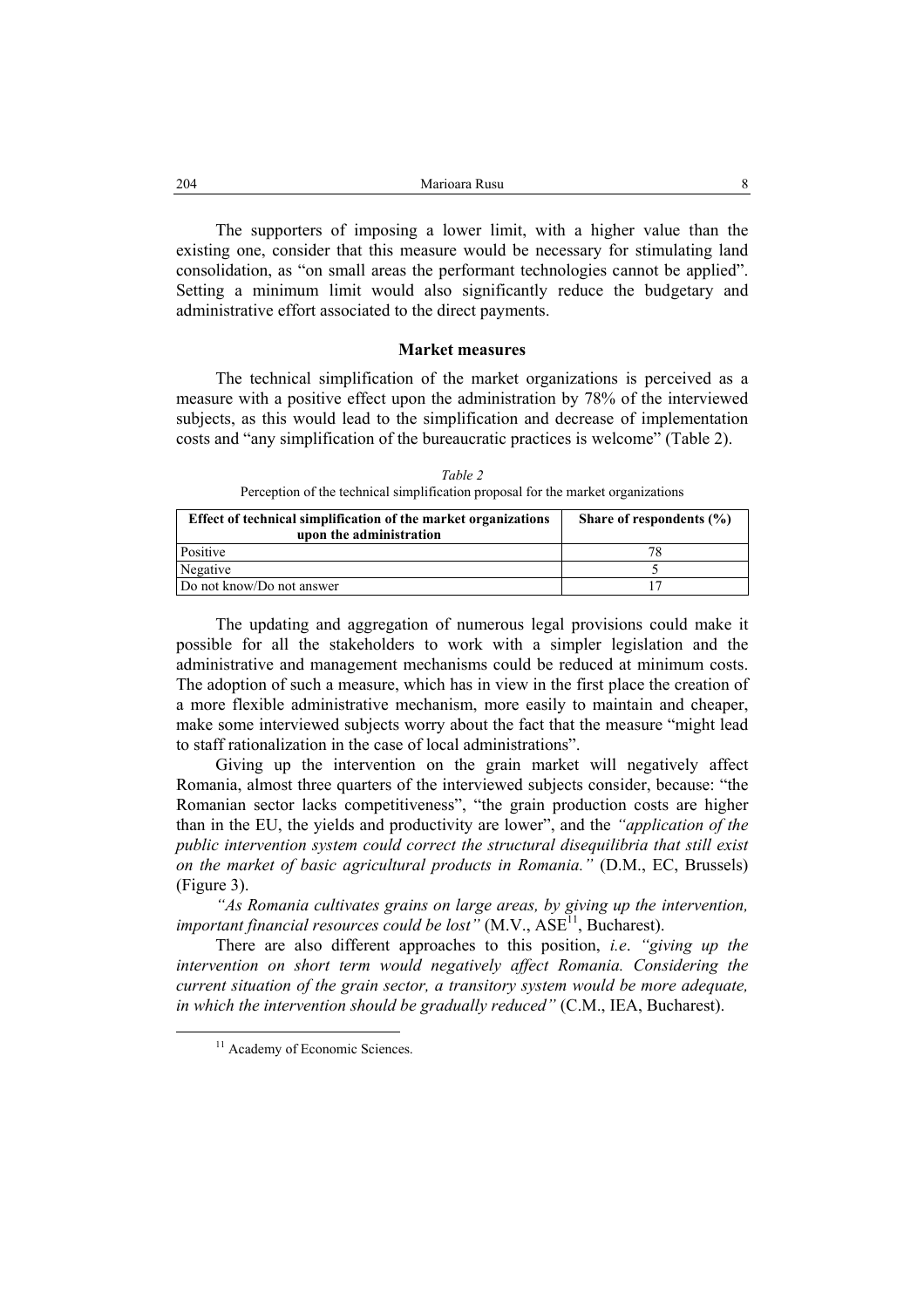

Figure 3. Perception of the measure giving up intervention on the grain market.

More optimistic opinions on this measure were also expressed, which take into consideration the grain market in Romania on long term: *"the measure will have a negative effect on the short term. On medium and long term, Romania can use its competitive advantages for grains and oilseeds."* (C.C., Monsanto, Bucharest).

On the other hand, 22% of the interviewed subjects consider that this measure will produce positive effects, as "the demand and supply rule will act in Romania as well".

Referring to the liberalization of trade with agro-food products, there is an equal distribution of the opinions: 48% think that the influence will be negative and 42% that this will be positive.

In the first category, there are worries that Romania will not be able to face competition due to its lack of competitiveness.

*"The Romanian (non-subsidized) products will prove to be non-competitive compared to the products of other countries that have been financially supported years for years. The farmers from other countries improved their productivity, succeeding in producing at lower costs, as a result of the financial support they received".* (T.M., USAMV, Iaşi).

*"We only lose from the present agricultural structure. The agricultural policies in Romania are incompatible with the global market. The fact that we have mechanically applied certain measures does not mean that we have a reformed agricultural sector."* (K.C., UB, Bucharest).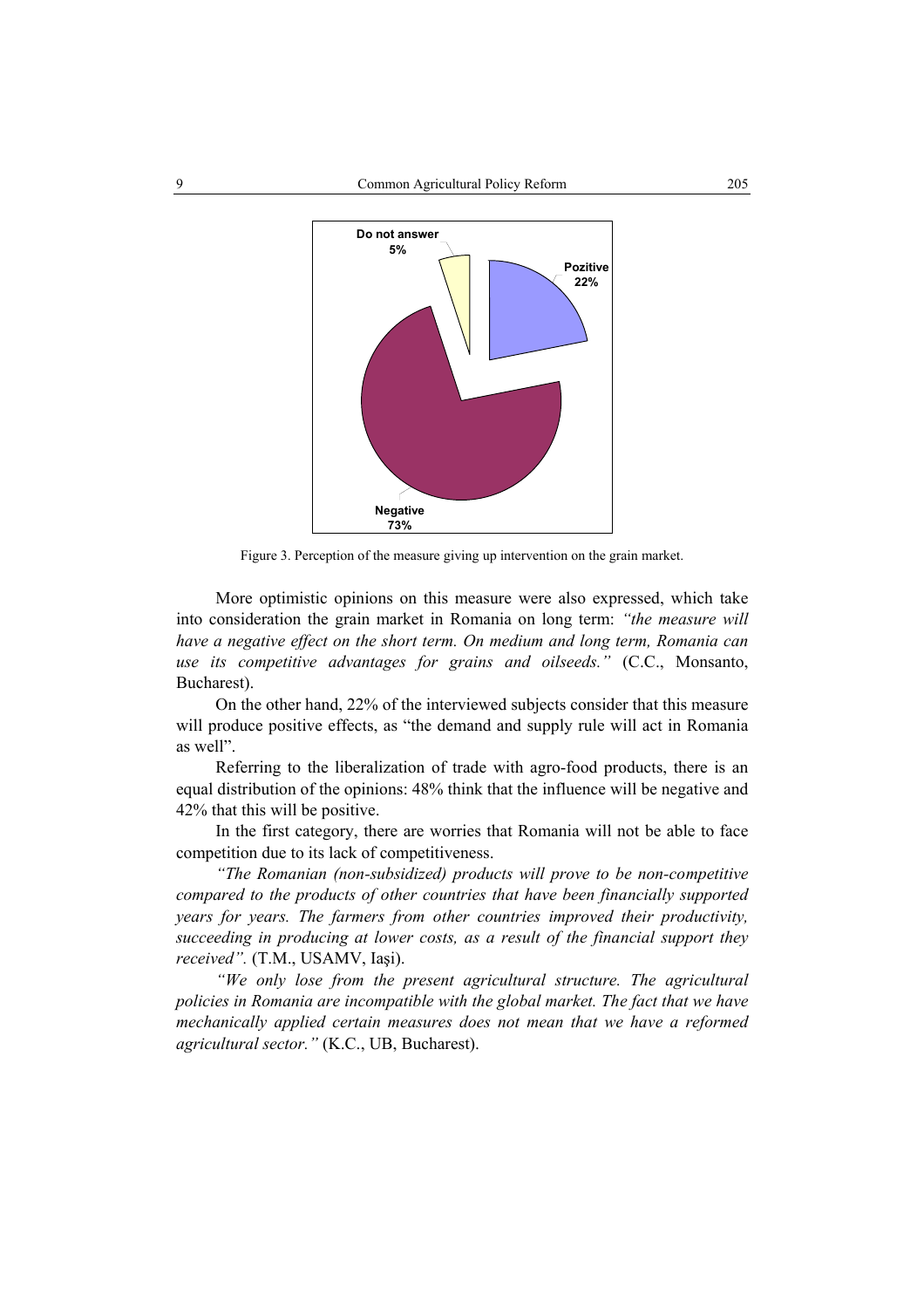On the other hand, the supporters of the positive effects think that it would be normal *"...for a selection to take place...so that only the viable farms remain in activity".*

*"...any liberalization will determine the market operators to be concerned with competitiveness and performance, rather than with protection by public measures*". (D.M., EC, Brussels).

*"On one hand, Romania's agriculture will not be affected to the same degree as the agriculture of the EU Old Member States, as the support to agriculture in our country is lower. On the other hand, the free market rules will decide which products are more competitive on the world market...."* (M.V., ASE, Bucharest).

About half of the interviewed specialists (Table 3) consider giving up the temporary set-aside measure. These consider that this is a stimulating measure as "a good part of the agricultural land in Romania has remained uncultivated", however "giving up the measure must be completed with the support to energy crops" or "associated to measures fostering competitiveness increase".

*"Giving up the temporary set-aside measure would contribute to the competitiveness increase objective."* (V.M., UBB, Cluj-Napoca).

| Do you consider that giving up the measure of temporary set-aside   Share of respondents (%) |  |
|----------------------------------------------------------------------------------------------|--|
| is favourable for Romania?                                                                   |  |
| Yes                                                                                          |  |
| N <sub>0</sub>                                                                               |  |
| Undecided                                                                                    |  |
| Do not know/Do not answer                                                                    |  |

*Table 3*  Perception of the giving up the temporary set-aside measure

Almost 40% of the subjects consider that the introduction of this measure will generate negative effects in Romania's case, as many soils will not be allowed to "have a rest" and thus will get worse from the environmental point of view.

The measure regarding giving up the milk quota, which is expected to be implemented beginning with 2015, is perceived as a positive measure by half of the specialists who answered the questionnaire (Figure 4). The arguments brought in favor of this opinion are various *e.g*.: "the measure will determine farm consolidation, increase of dairy cow herds and production on farm, and thus economically viable farms will appear"; "due to the investments in the milk processing industry, a transformation of the market for this product is possible"; "...it is positive because the production capacity exceeds the quota by far".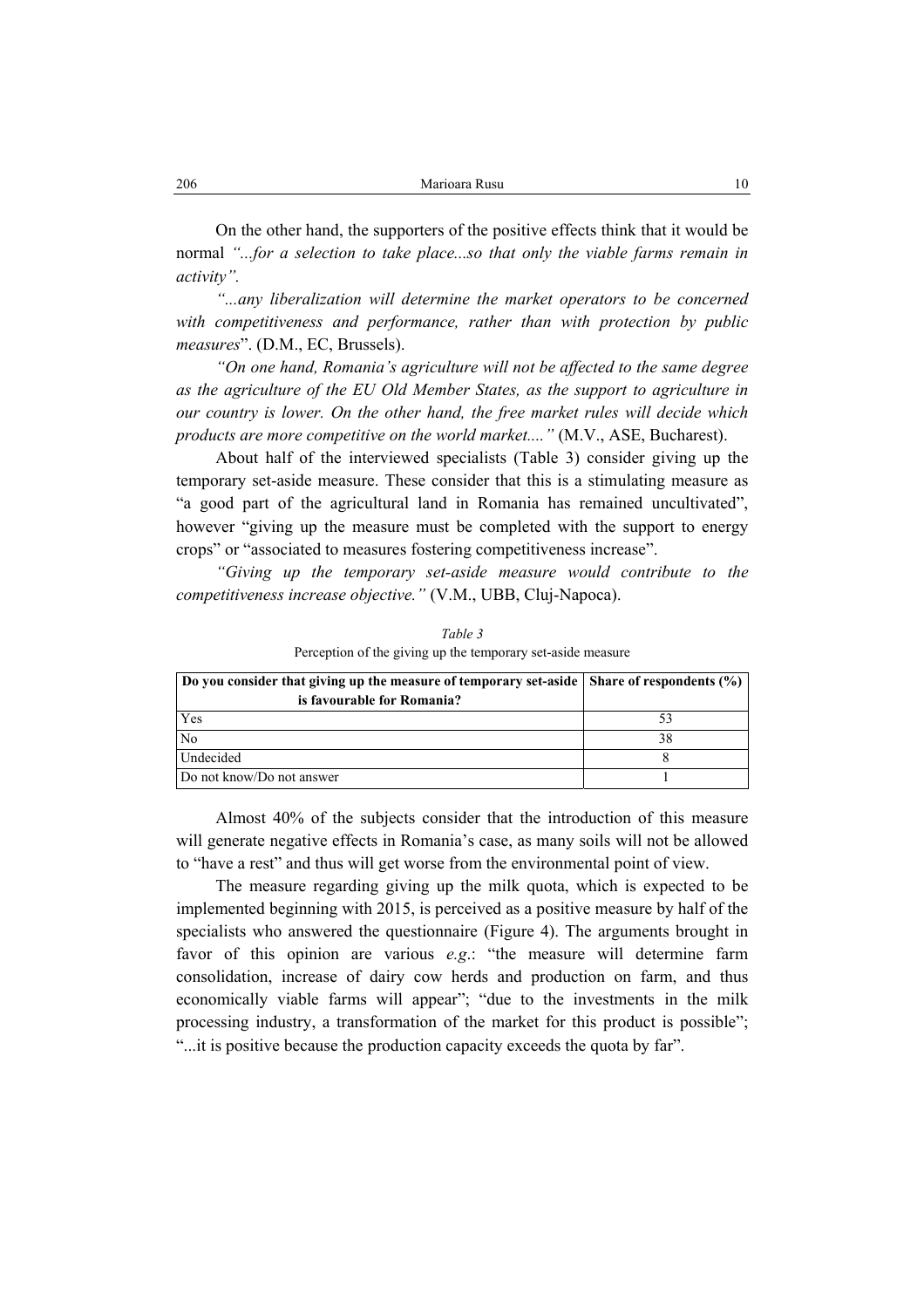

Figure 4. Opinions on giving up the milk quota measure.

#### **New challenges in the Common Agricultural Policy**

In a vital area as providing food for the population, 71% of the interviewed subjects consider that the introduction of a risk and crisis management mechanism at EU level is a "vital action". The areas targeted by this mechanism are generally identified as the natural disasters (flooding, drought) as well as the "measures for the surplus production or under production cases". Proposals are also expressed for the "establishment of an agricultural compensation bank" or "establishment of solidarity funds".

*"A unitary intervention system could significantly reduce the negative effects through the high decision power, concentration of resources as well as through the experience of the team."* (F.A., USAMV, Cluj Napoca).

One third of the interviewed subjects consider that the introduction of such a system is not necessary: "maybe at national level, but not at European level in any case" as *"it is not the case, there are sufficient risk management means on the free market, so that no centralized/administered system is needed"* (M.D., EC, Brussels).

Although the proposal referring to the increase of obligatory modulation does not refer to Romania for the moment (that in the quality of New Member State is exempted from the transfer of funds from Pillar 1 to Pillar 2), the question was raised from the perspective of the year 2013 when it is estimated that Pillar 2 will grow stronger.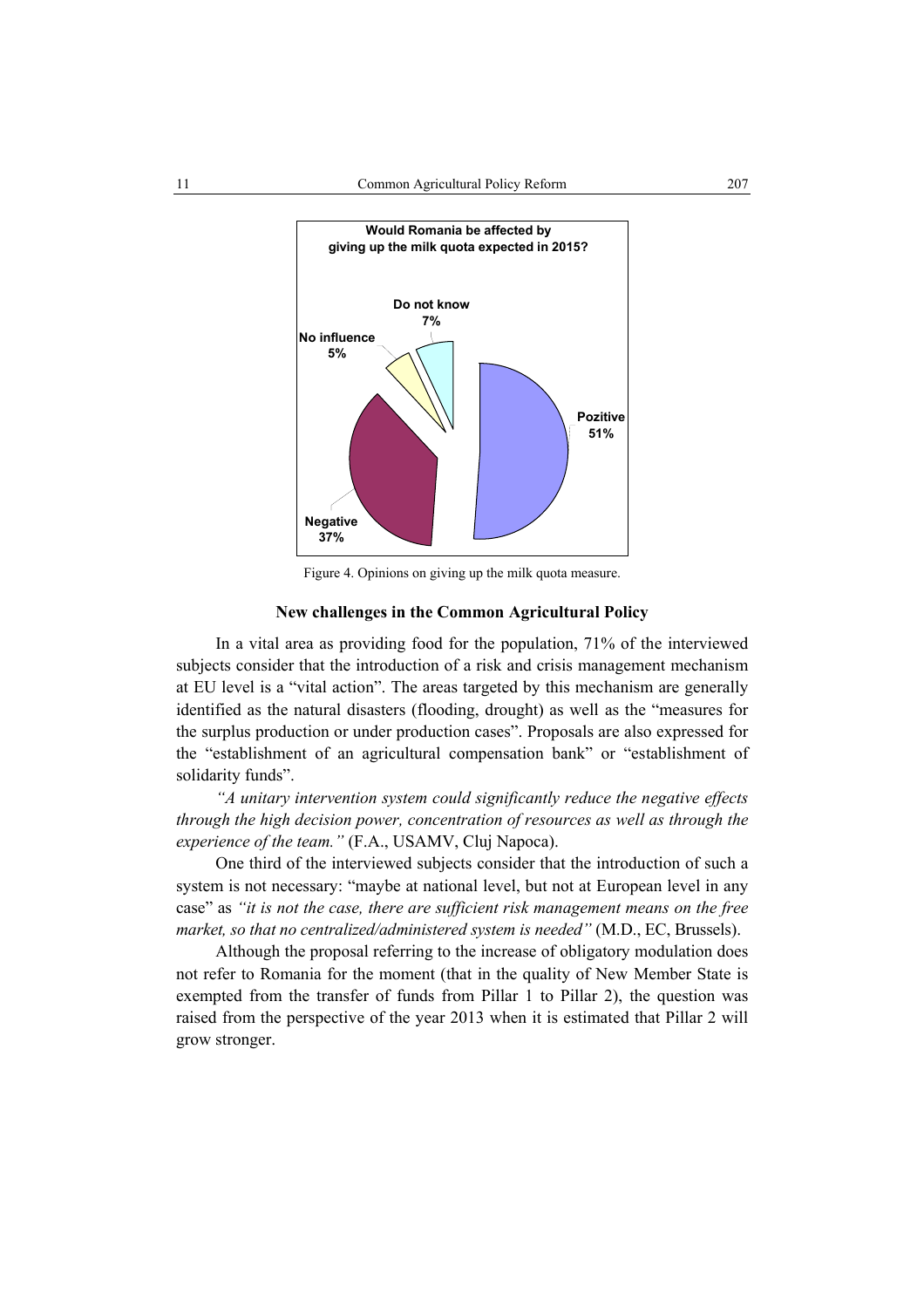| 208 | Marioara Rusu |  |
|-----|---------------|--|
|     |               |  |

The supporters of the existence of a stronger Pillar 2 of the Common Agricultural Policy are most numerous (49%) and their arguments are that the rural problems are very many and serious and the national financial resources for solving up these problems are low (Figure 5).

*"It is beneficial because the rural economy development needs are very great and the national budgetary possibilities are limited and their multiplying effect is much more important upon the economy."*(D.M., EC, Brussels).

*"The redistribution of financial resources from Pillar 1 to Pillar 2 is an action taking place in conformity with the multifunctional agriculture principle. Thus, the mistakes of the Old Member States can be avoided with regard to the*  intensive support to agriculture, mainly in the case of the large farms, the rural out *migration, natural landscape degradation, etc..."* (M.V., ASE, Bucharest).



Figure 5. Opinions on the balance between the two CAP Pillars.

A series of doubts are still manifested with regard to the "mentality changes and practical actions for orienting the rural development measures to the population's needs" and to the fact that this consolidation of Pillar 2 will be beneficial only in the case when "the young people will be motivated and supported to remain in the rural areas".

*"At the time being, modulation would be against Romania's interests. Many small or medium-sized farms need financial support until they reach an optimum size from the economic point of view for the accumulation of the necessary capital for investments. The level of the subsidies received is very low, compared to that of the European competitors. The growth rate on a 10-year period will not make us*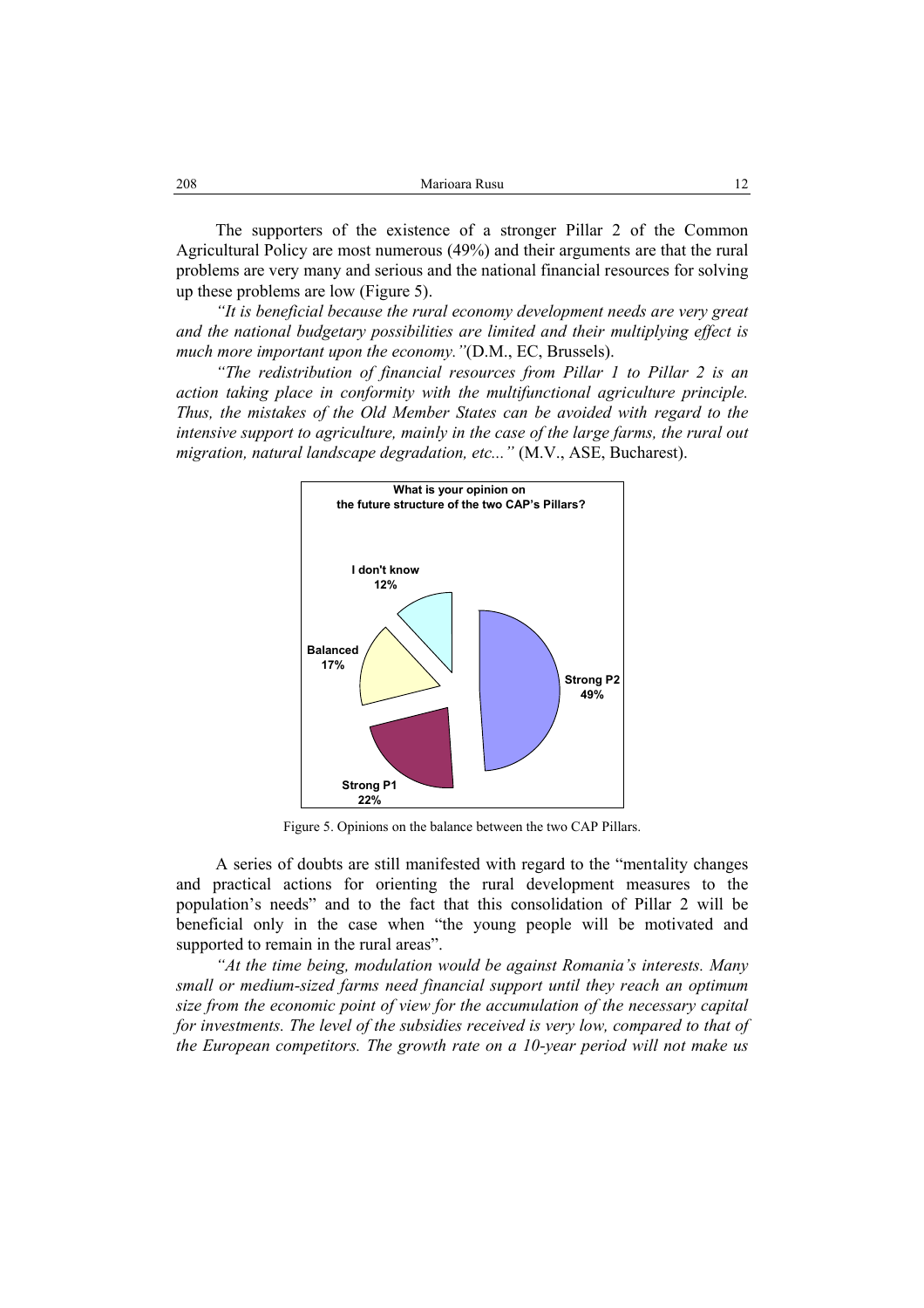*bridge up the gap and we will not be able to make the necessary investments for rural development. At the same time, rural population's re-orientation towards non-agricultural activities requires time for information and vocational training"*  (I.F., DARD, Vaslui).

In opposition to this group, another one considers that, at least on the short and medium term, Romania should militate in favor of a strong Pillar 1.

*"Romania needs substantial support for increasing competitiveness in agriculture – the Romanian farmers have not reached the level of technical and technological endowment of the Old Member States… only after the agricultural sector develops the funds can be transferred to rural development".* (T.M., IEA, Bucharest)

*"At present the measure is not favorable for Romania: half of the agricultural land from Romania is operated by large farms…and this part of agriculture could become competitive, hence it will lose from modulation. At the moment the farms need direct payments for modernization, development of processing activities, etc. On the other hand, the rural areas do not have the capacity to absorb the EU funds. In the future, the situation could change."* (V.M., UBB, Cluj Napoca)

The present distribution of the rural development funds under the four axes is considered well-balanced by most interviewed subjects (61%) and furthermore, *"the regulation establishes minimum obligatory thresholds by axes and the maximum allocation is established by each state depending on its concrete situation."*(D.M., EC, Brussels).

Almost one third of the specialists who answered the questionnaire thinks that Romania has not established its priority areas for an adequate allocation of the rural development funds and neither has it evaluated the absorption capacity it has and this led to an imbalanced distribution of funds under the four axes: "...this distribution favors agriculture"; "the financial allocations under Axis 3 are not sufficient under the conditions in which infrastructure development is an urgent requirement that needs significant investments"; "for the development of the organizational abilities of the rural communities, having in view the design and implementation of local development strategies, the allocations under Axis 4 are not sufficient".

The new problems recently brought to the attention of the public opinion, *i.e*. the prevention of the climate changes effects, water management and biofuels should be under the umbrella of Pillar 2, in the opinion of 83% of the investigated subjects, as "rural development should also include measures dedicated to the diminution of the anthropic pressure upon the environment" (Table 4).

There is also the opinion, expressed by 15% of the interviewed subjects, that other mechanisms should be designed to solve up these problems, e.g. the creation of a new Pillar under CAP.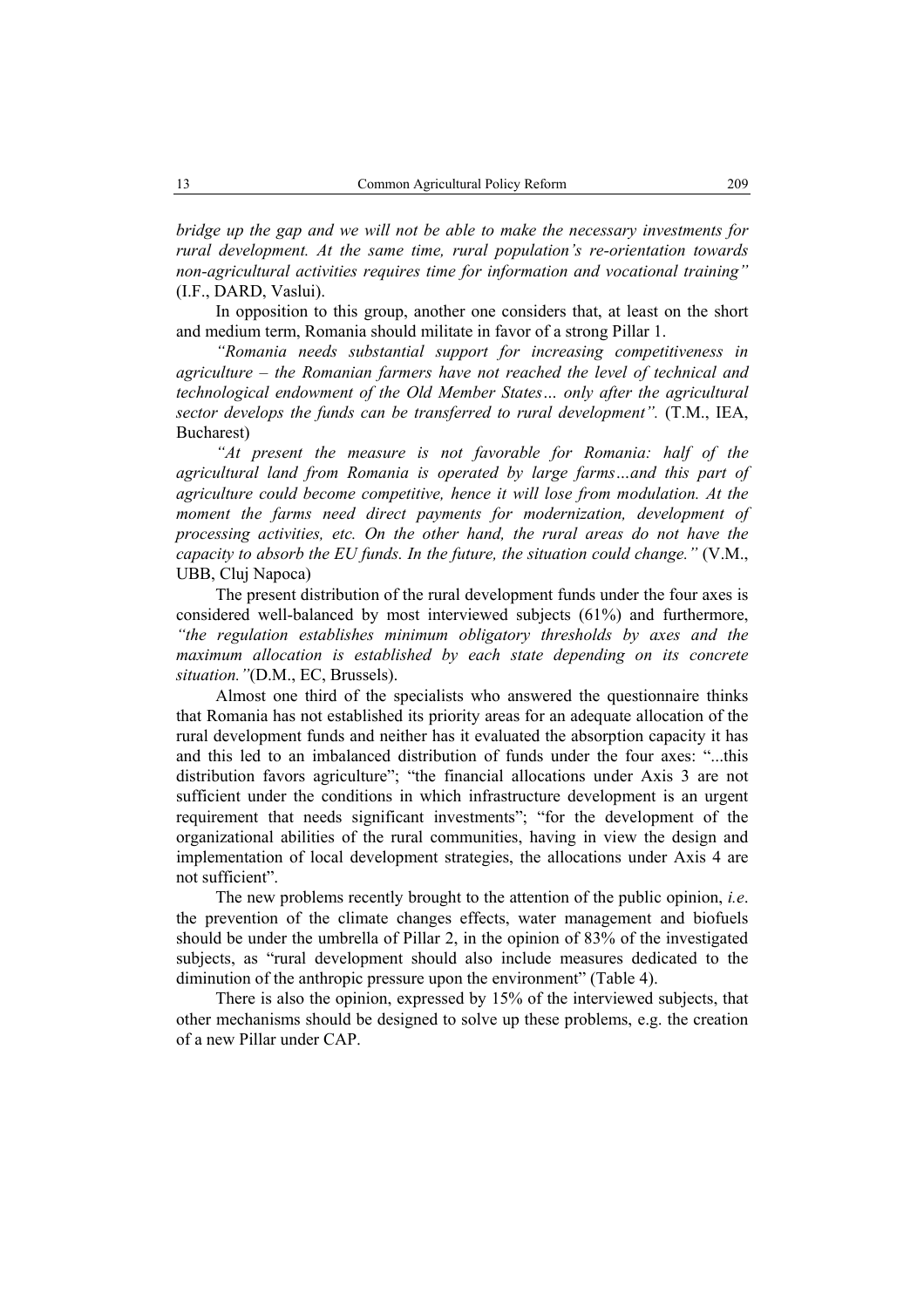| 210 | Marioara Rusu                                                                        |
|-----|--------------------------------------------------------------------------------------|
|     |                                                                                      |
|     | "This support should be independent, as the new problems do not refer only           |
|     | to agriculture; they are problems of community safety, each with its specificity and |

*Table 4* 

*need their own political and workable approaches."*(V.F., IEA, Bucharest).

Opinions on the introduction of the new challenges under Pillar 2

| Do you consider that the new challenge should be included<br>under the Pillar 2 of CAP? | <b>Share of respondents</b><br>(%) |
|-----------------------------------------------------------------------------------------|------------------------------------|
| Yes                                                                                     |                                    |
| No                                                                                      |                                    |
| Do not know/Do not answer                                                               |                                    |

*\* prevention of climate changes effects, water management and biofuels* 

Through the mechanisms it has at its disposal, CAP should contribute to the attenuation of the effects produced by the climate changes in order "to avoid future crises", as 95% of the interviewed subjects consider. These consider that a series of measures would be necessary under Pillar 2: support at farm level with regard to drought control (irrigation systems), drought resistant seeds and planting stock; encouraging the protection measures and enlargement of forested areas, etc.

Other opinions that are expressed also refer to the involvement of other European policies in solving up the new themes, taking into consideration the fact that the effects produced by climate changes are transnational and difficult to control only with unisectoral or even national resources.

In the field of biofuels, most of the expressed opinions converge to the support of this sector. It is estimated that the development of biofuels in the future will affect the agricultural production sector (88%), the prices of agricultural products (55%) and the energy market to a lesser extent (40%). For this type of products, an evolution of prices will inevitably take place and the production sector will be modified depending on the processing capacities, and certain changes will also take place on the energy market, but not very soon.

## **Financial aspects**

The question related to the possibility of CAP budget diminution determined taking up positions with pros and cons. Thus, 66% of the interviewed subjects consider that this must not be reduced "now when Romania must also benefit from it". For Romania, it would be a measure with negative effects "as there are significant gaps compared to the other Member States ...and for us as well as for other New Member States, the support to agriculture and rural area needs a significant financial effort".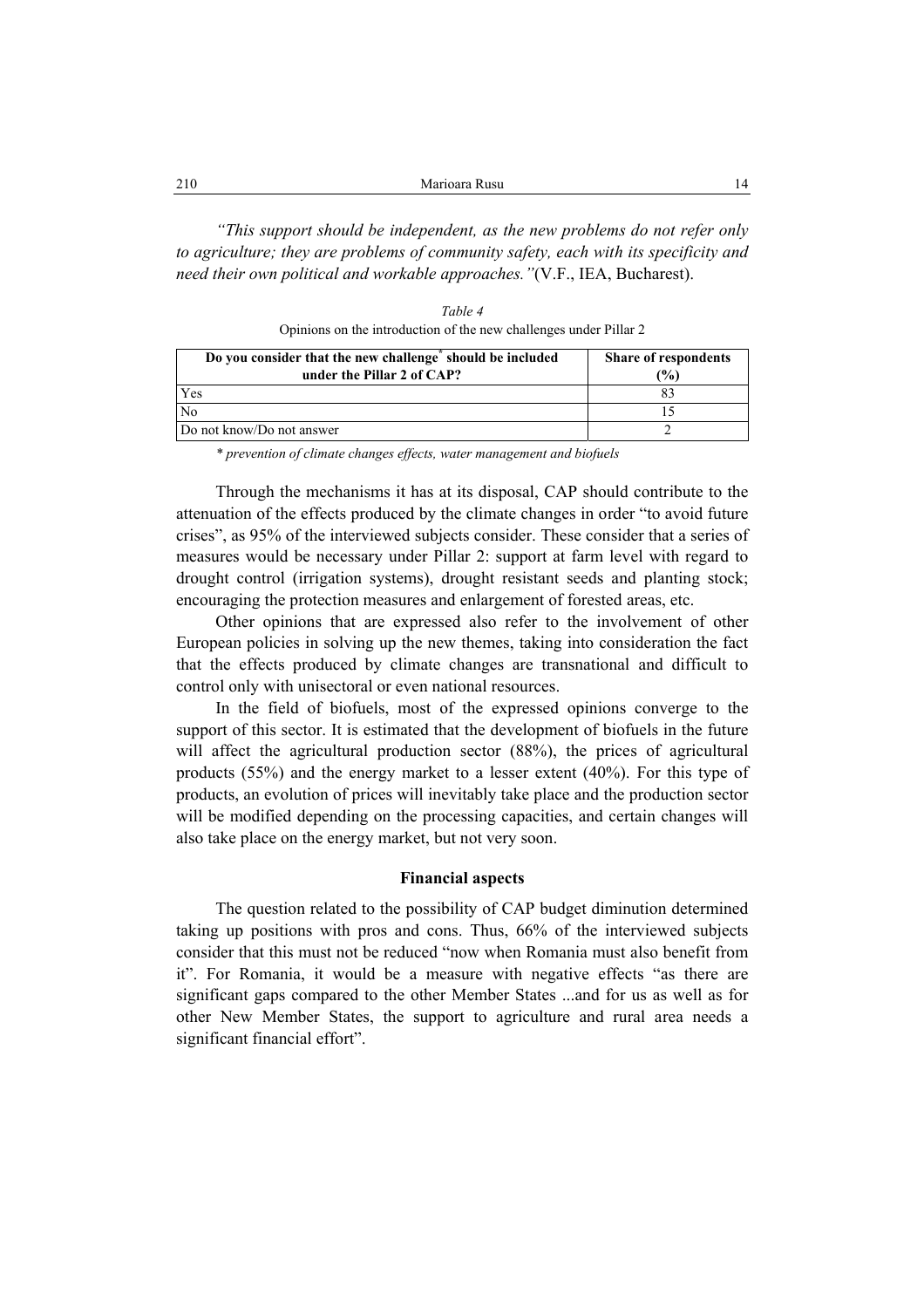*"After 1992, the EU budget decreased while the number of the Member States increased. This budget is not sufficient for the New Member States in comparison with the support provided to the Old Member States before the 1992 reform." (*Z.L., ASAS, Bucharest).

The supporters of budget decrease (28%) consider that "the funds are sufficient, but they should be used more efficiently" and that the diminution should affect only the EU Old Member States "that have already accumulated capital". *"Yes, too much support has been provided for an area with such a modest dynamics. It is true that the social implications of this decrease are difficult to measure, but we cannot continue in this way".* (K.C., UB, Bucharest).

There are also opinions considering that "it is not the value of support that matters, but rather the way in which this support is used". In this context, the main objectives should be established first and the budget should be negotiated afterwards.

The possibility that the Romanian state provides co-financing for Pillar 1 is a measure that is provided extremely strong support (83%) (Figure 6) as this decision should permit promoting certain national agricultural policy objectives. The funds that are allocated in this way could lead to "solving up certain problems that are not supported through CAP" of "for other national priorities"; "*...yes... in this way Romania would feel that it has a national agricultural policy.*" (D.M, ICEADR<sup>12</sup>, Bucharest).



Figure 6. Opinions on the opportunity of co-financing Pillar 1.

<sup>&</sup>lt;sup>12</sup> Institute of Agriculture and Rural Development Research.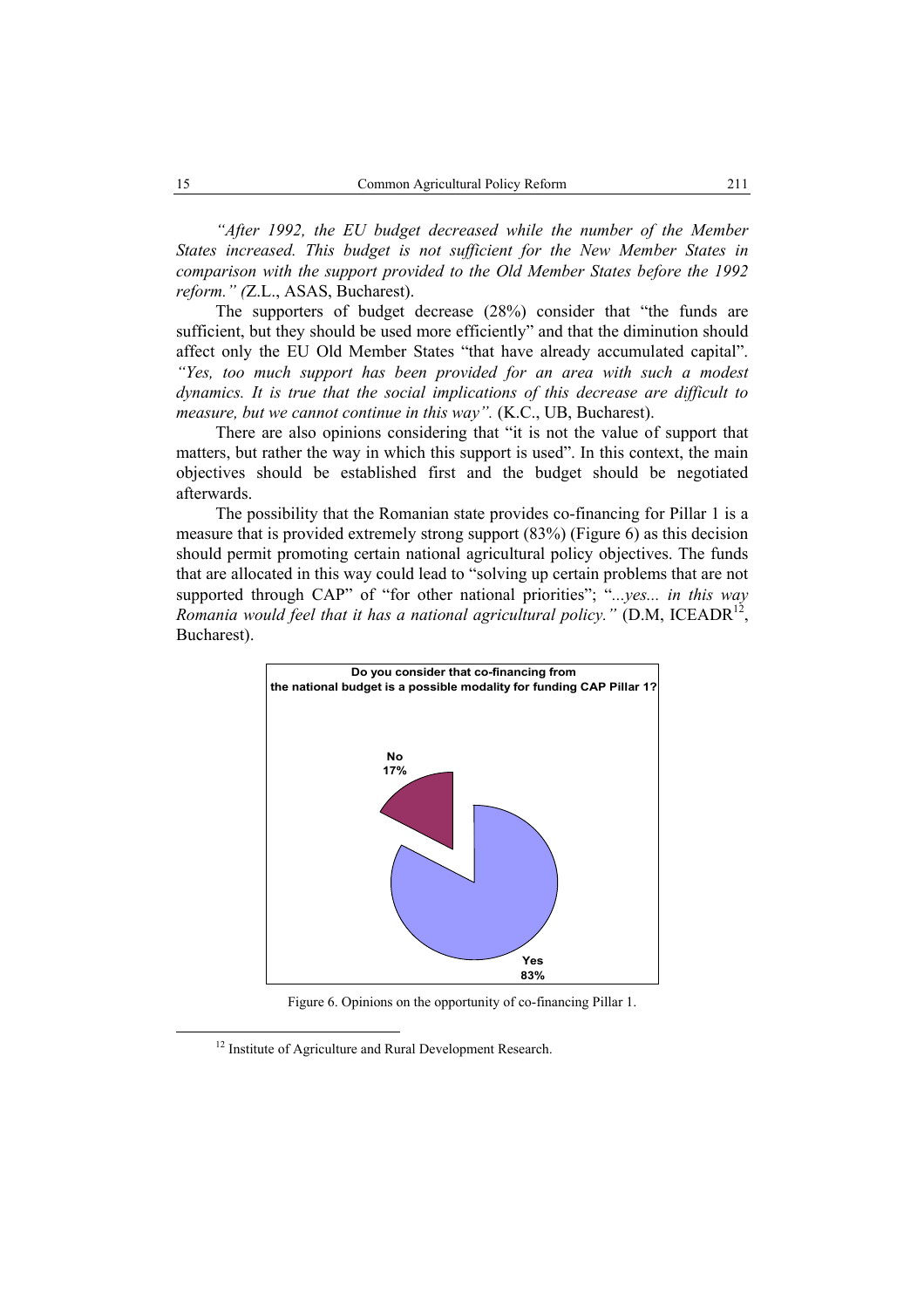The worries refer to continuing to support the social objectives, the small farmers, "when in fact the support should be directed to commercial agriculture".

Those who oppose this measure (17%) argument their option by the fact that on one hand, this co-financing could generate serious problems to the national budget that is already under pressure, and on the other hand, they think that the governmental action on the agro-food markets should be significantly limited in the future.

Another worry is related to the fact that the rich countries will provide a much more consistent support to the farmers from their countries: *"…this measure would mean CAP "re-nationalization" and a competition between the countries*  with a rich budget and those with a limited budget and many farmers, which is the *case of Romania."* (D.M, EC, Brussels).

## 4. CONCLUSION – THE TRAP OF A NON-DIFFERENTIATED APPROACH TO PROBLEMS

An overall picture of the opinions and perceptions expressed by the specialists who answered the questionnaire referring to CAP and the modifications expected both on medium term and on long term can be briefly presented as follows:

| Area                     | <b>Measure</b>                                                                                   | Support <sup>*</sup> |
|--------------------------|--------------------------------------------------------------------------------------------------|----------------------|
| <b>CAP</b><br>Long-term  | Sustainable development of rural areas                                                           | ***                  |
| objectives               | Competitiveness of agro-food products                                                            | ***                  |
| Direct payments          | Maintaining the direct payment scheme                                                            | *****                |
|                          | <b>SAPS</b> support                                                                              | ***                  |
|                          | Introducing eligibility limits for receiving direct payments                                     |                      |
|                          | Direct payments depending on the respect of cross-compliance<br>principle                        | *****                |
| Market measures          | Giving up intervention on the grain market                                                       | **                   |
|                          | Giving up the set-aside                                                                          | ***                  |
|                          | Giving up the milk quota                                                                         | ***                  |
|                          | Simplification of market organizations                                                           | ****                 |
| New challenges of<br>CAP | Introducing a risk and crisis management mechanism at national<br>level                          | ****                 |
|                          | Obligatory modulation (Pillar 2 versus Pillar 1)                                                 | ***                  |
|                          | Equilibration of axes under Pillar 2                                                             | *****                |
|                          | Introducing the climate changes, biofuels and water management<br>under the umbrella of Pillar 2 | *****                |
| Financial aspects        | CAP budget decrease                                                                              |                      |
|                          | Opportunity of national co-financing of Pillar 1                                                 | ***                  |

**\*** The answers received were ordered by five percentage classes and each class was assigned a score and a number of stars, namely: under  $20\% - \star \text{ very low support}; 21–40\% - \star \star \text{ low support}; 41–60\% \star \star \star$  medium support; 61–80% –  $\star \star \star \star$  strong support; over 81% –  $\star \star \star \star \star$  very strong support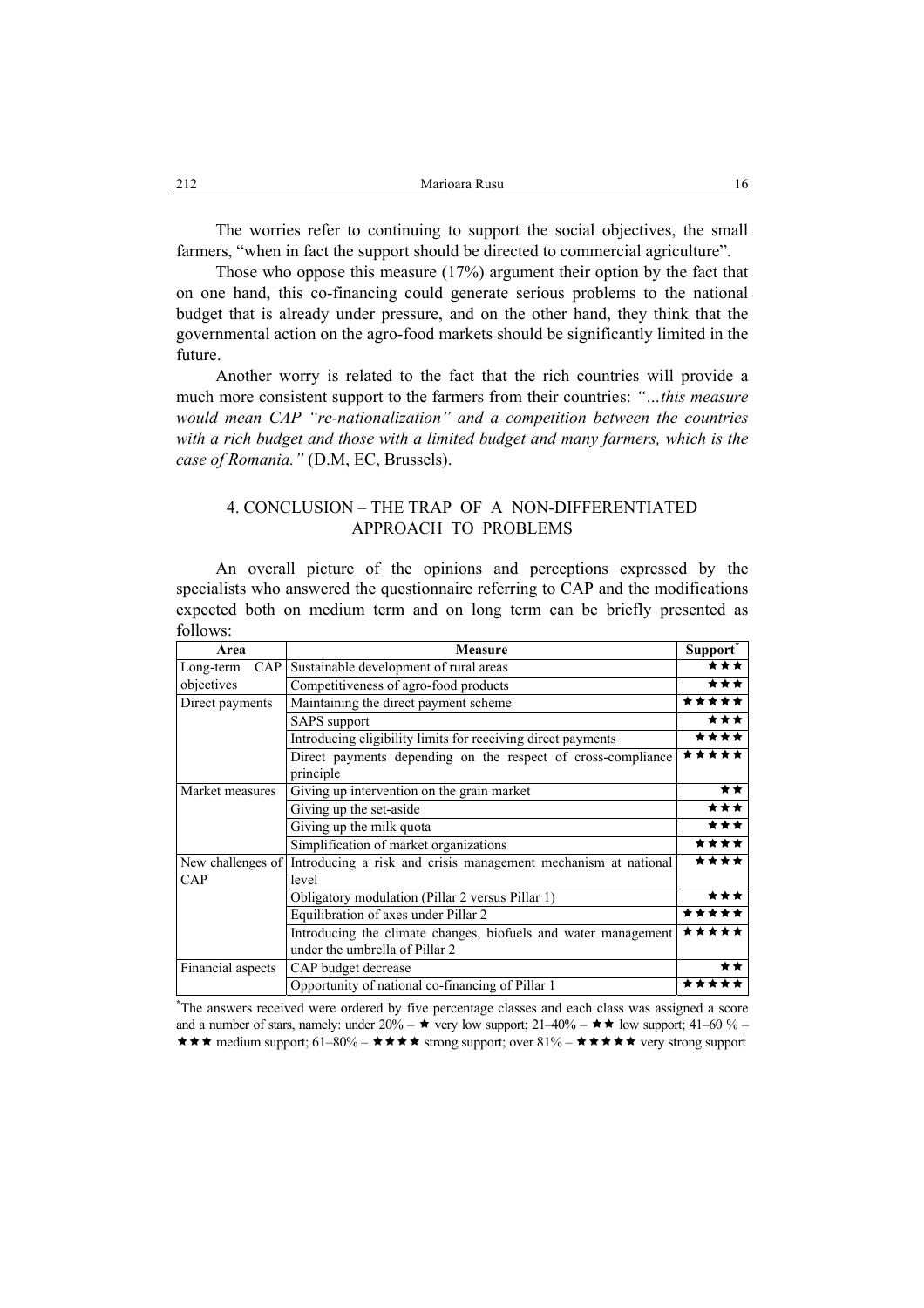At a first look on this summarizing table, the following conclusions can be drawn:

- a very low support is found in the case of measures that regard the decrease of intervention on the grain market and CAP budget diminution;
- a medium support exists in the case of SAPS continuation after 2011, of giving up set-aside, of giving up the milk quota and obligatory modulation introduction;
- there is a strong support in favor of establishing eligibility limits for receiving direct payments and mainly minimum limits, for the simplification of the market organizations and for the introduction of a risk and crisis management mechanism at community level;
- a very strong support is manifested in the case of the following measures: maintaining the direct payment system; complying with the cross-compliance principle, under a simplified form; equilibration of axes under Pillar 2; possibility of co-financing Pillar 1; new challenges of CAP under the Pillar 2.

A more detailed/more careful analysis of the distribution of the supporters of long term objectives and on the share of the two CAP Pillars reveals an interesting aspect, namely that a stronger or weaker support is manifested in favor of the measures proposed by the Commission in relation to these two parameters.

**A.** A first group is represented by those in favor of the sustainable development of rural areas and of the concentration of CAP funds under a single Pillar, namely Pillar 2. They think that the name CAP should be replaced by common rural policy. They are supporters of the direct payment system, but the payments should be provided in conformity with the respect of certain environment protection conditions; they militate for introducing high eligibility limits in the case of large farms and low eligibility limits in the case of smaller-sized farms. In the case of market measures, they opt for a more progressive approach that should reduce the shocks of changes. They consider that a stronger support is necessary to the objectives under axes 3 and 4 and are in favor of "eliminating the discriminating treatment between the farmers and the other rural players". They consider that the sustainable development of rural areas can be the "only possibility to ensure equilibrium between the social, economic and environmental dimensions".

**B.** The second group considers that the main objective of CAP should be the support to the competitiveness of agro-food products and would like this policy to rely on a strong Pillar 1, as the "rural communities do not have the capacity to absorb the EU funds… at least not now". They are in favor of a SPS, considered "a scheme encouraging competitiveness". They are against supporting the small-sized farms, which "should be helped by social measures" and against the establishment of physical farm size limits, as "it is only the economic size that matters". As regards the cross-compliance principle, they consider it important; yet, given